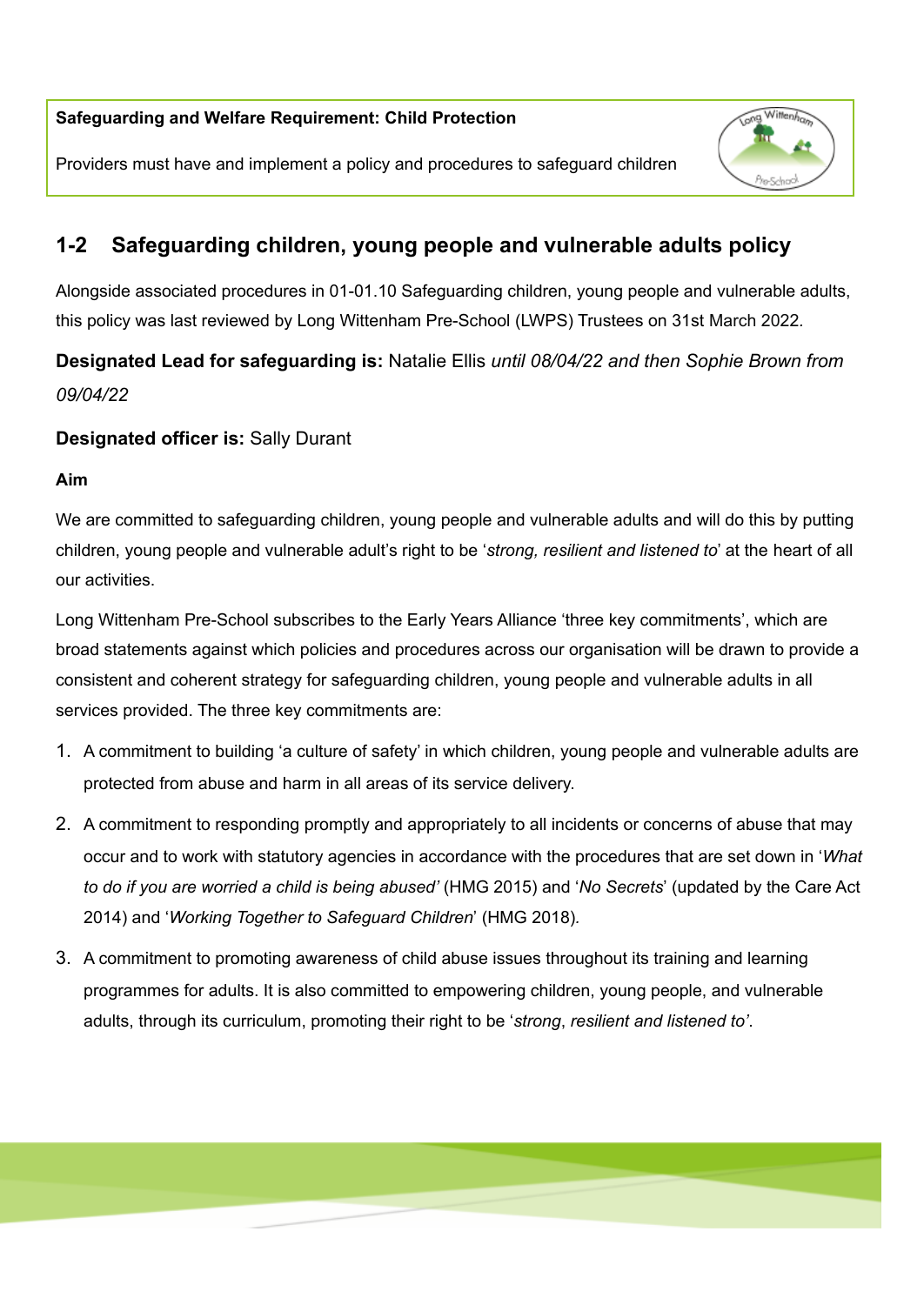NB: A 'young person' is defined as a 16–19-year-old. In an early years setting, they may be a student, worker, or parent.

A 'vulnerable adult' (see guidance to the Care Act 2014) as: *'a person aged 18 years or over, who is in* receipt of or may need community care services by reason of 'mental or other disability, age or illness and who is or may be unable to take care of him or herself, or unable to protect him or herself against significant *harm or exploitation'*. In early years, this person may be a service user, parent of a service user, or a volunteer.

### **Key Commitment 1**

- We have a 'Designated Safeguarding Lead' (the Pre-School Manager), who is responsible for carrying out child, young person, or adult protection procedures.
- **●** The Designated Safeguarding Lead reports to the Office Manager/Bursar responsible for overseeing all child, young person or adult protection matters.
- The Designated Safeguarding Lead and the Designated Officer ensure they have links with statutory and voluntary organisations regarding safeguarding children.
- The Designated Safeguarding Lead and the Designated Officer ensure they have received appropriate training on child protection matters and that all staff are adequately informed and/or trained to recognise possible child abuse in the categories of physical, emotional and sexual abuse and neglect.
- The Designated Safeguarding Lead and the Designated Officer ensure all staff are aware of the additional vulnerabilities that affect children that arise from inequalities of race, gender, disability, language, religion, sexual orientation or culture and that these receive full consideration in child, young person or adult protection related matters.
- The Designated Safeguarding Lead and the Designated Officer ensure that staff are aware of and receive training in social factors affecting children's vulnerability including
	- social exclusion
	- domestic violence and controlling or coercive behaviour
	- mental Illness
	- drug and alcohol abuse (substance misuse)
	- parental learning disability
	- radicalisation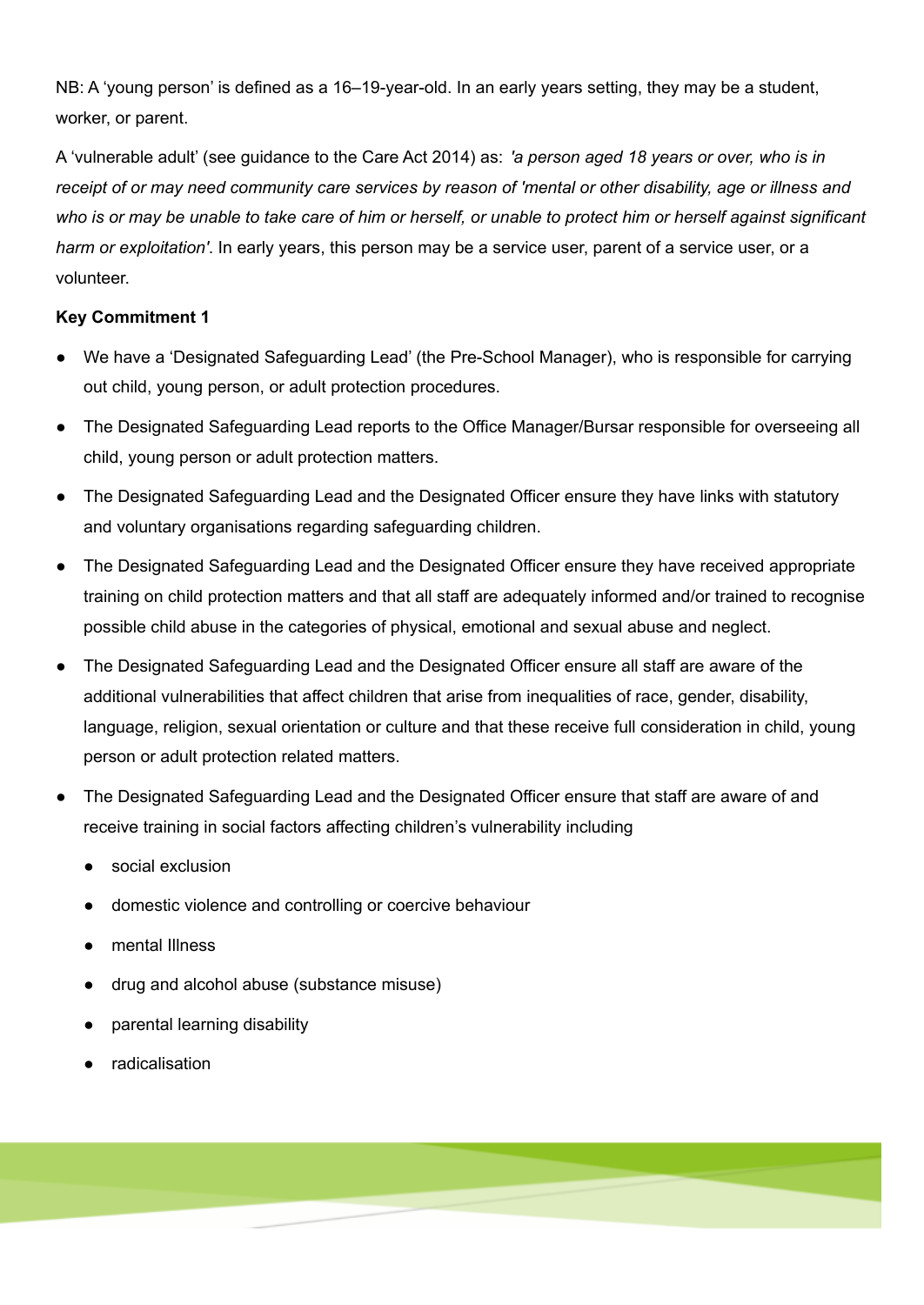- The Designated Safeguarding Lead and the Designated Officer ensure that staff are aware and receive training in other ways that children may suffer significant harm and stay up to date with relevant contextual safeguarding matters:
	- abuse of disabled children
	- fabricated or induced illness
	- **●** child abuse linked to spirit possession
	- sexually exploited children
	- **●** children who are trafficked and/or exploited
	- female genital mutilation
	- extra-familial abuse and threats
	- children involved in violent offending, with gangs and county lines.
- The Designated Safeguarding Lead and the Designated Officer ensure they are adequately informed in vulnerable adult protection matters.

### **Key Commitment 2**

- There are procedures in place to prevent known abusers from coming into the organisation as employees or volunteers at any level.
- **●** Safeguarding is the responsibility of every person undertaking the work of the organisation in any capacity.
- There are procedures for dealing with allegations of abuse against a member of staff, or any other person undertaking work whether paid or unpaid for the organisation, where there is an allegation of abuse or harm of a child. Procedures differentiate clearly between an allegation, a concern about quality of care or practice and complaints.
- There are procedures in place for reporting possible abuse of children or a young person in the setting.
- There are procedures in place for reporting safeguarding concerns where a child may meet the s17 definition of a child in need (Children Act 1989) and/or where a child may be at risk of significant harm, and to enable staff to make decisions about appropriate referrals using local published threshold documents.
- There are procedures in place to ensure staff recognise children and families who may benefit from early help and can respond appropriately using local early help processes, and Designated persons should ensure all staff understand how to identify and respond to families who may need early help.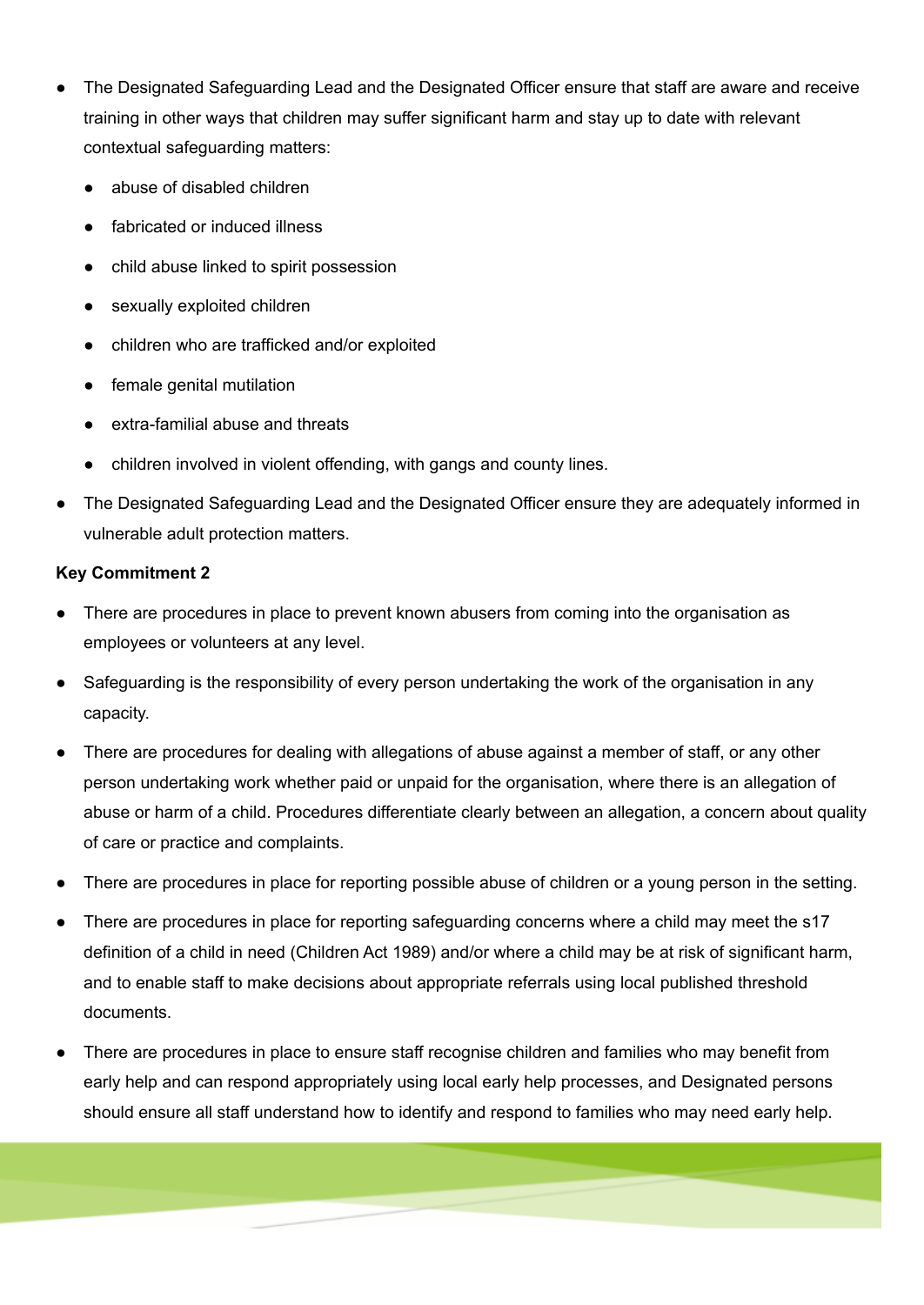- There are procedures in place for reporting possible abuse of a vulnerable adult in the setting.
- There are procedures in place in relation to escalating concerns and professional challenges.
- There are procedures in place for working in partnership with agencies involving a child, or young person or vulnerable adult, for whom there is a protection plan in place. These procedures also take account of working with families with a 'child in need' and with families in need of early help, who are affected by issues of vulnerability such as social exclusion, radicalisation, domestic violence, mental illness, substance misuse and parental learning disability.
- These procedures take account of diversity and inclusion issues to promote equal treatment of children and their families and that take account of factors that affect children that arise from inequalities of race, gender, disability, language, religion, sexual orientation, or culture.
- There are procedures in place for record keeping, confidentiality and information sharing, which are in line with data protection requirements.
- We follow Government and Oxfordshire Safeguarding Children Board (OSCB) guidance in relation to extremism.
- The procedures of the Local Safeguarding Partners must be followed.

#### **Key Commitment 3**

- All staff receive adequate training in child protection matters and have access to the setting's policy and procedures for reporting concerns of possible abuse and the safeguarding procedures of the Local Safeguarding Partners.
- All staff have adequate information on issues affecting vulnerability in families such as social exclusion, domestic violence, mental illness, substance misuse and parental learning disability, together with training that takes account of factors that affect children that arise from inequalities of race, gender, disability, language, religion, sexual orientation, or culture.
- We use available curriculum materials for young children, taking account of information in the Early Years Foundation Stage, that enable children to be *strong, resilient,* and *listened to.*
- *●* All services seek to build the emotional and social skills of children and young people who are service users in an age-appropriate way, including increasing their understanding of how to stay safe.
- We adhere to the EYFS Safeguarding and Welfare requirements.

#### **Procedures**

1-2.1 Responding to [safeguarding](https://docs.google.com/document/d/1X1XcE6_CKEuU6Jyg9yuXweT0_86UIOI3/edit?usp=sharing&ouid=113467944254663834453&rtpof=true&sd=true) or child protection concerns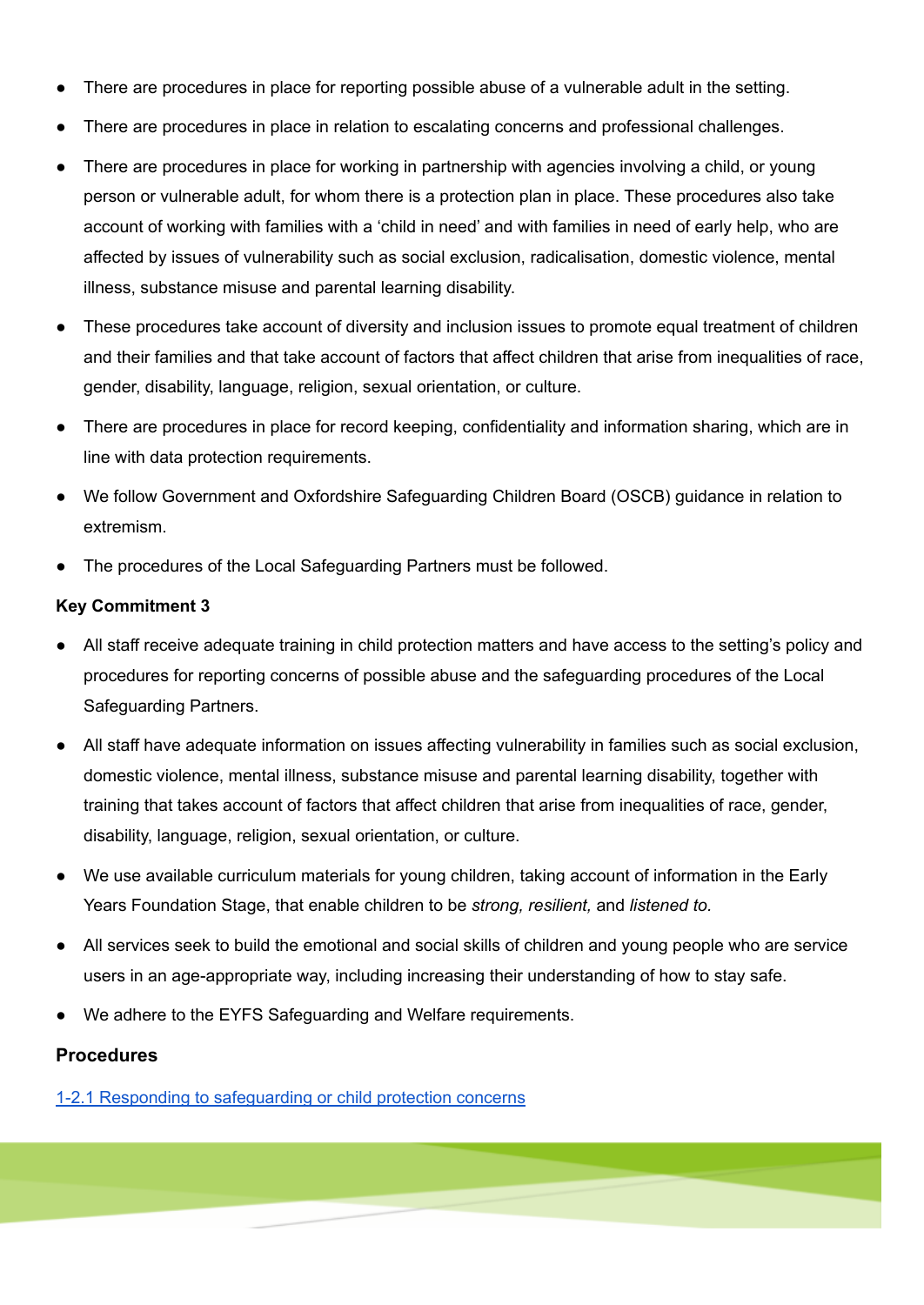- 1-2.1a Child welfare and [protection](https://docs.google.com/document/d/18xiMg6-vnXtL3qMjainbpX1oqtM4w86i/edit?usp=sharing&ouid=113467944254663834453&rtpof=true&sd=true) summary
- 1-2.1b [safeguarding](https://docs.google.com/document/d/1fT-qQMuknrADQap7HOSk_6SFOaa3EDCB/edit?usp=sharing&ouid=113467944254663834453&rtpof=true&sd=true) incident reporting form
- 1-2.1c Confidential [safeguarding](https://docs.google.com/document/d/1Lu-Oa0E7r95Ods79KHqYUVK8x1TQt2gq/edit?usp=sharing&ouid=113467944254663834453&rtpof=true&sd=true) incident report form
- 1-2.2 [Allegations](https://docs.google.com/document/d/1R3CTWlkog8raytDu2gz9xCtrouAbbq0F/edit?usp=sharing&ouid=113467944254663834453&rtpof=true&sd=true) against staff, volunteers or agency staff
- 1-2.3 [Unauthorised](https://docs.google.com/document/d/17p1kaWVfc60Uxes9cbPILGhF3s5sNyWI_0xXzahXcUQ/edit?usp=sharing) intruder procedure
- 1-2.4 [Uncollected](https://docs.google.com/document/d/1tNoEQRnleZoI_Ls9kV2s26PGBe4MphYh/edit?usp=sharing&ouid=113467944254663834453&rtpof=true&sd=true) child
- 1-2.5 [Missing](https://docs.google.com/document/d/10xLfSC_x95H-mV0imkJsuxYIqjIUlwJm/edit?usp=sharing&ouid=113467944254663834453&rtpof=true&sd=true) child
- 1-2.6 [Incapacitated](https://docs.google.com/document/d/1_8-xFFmPKDUDYT0pDRuU_UFFwZZ1c_iz/edit?usp=sharing&ouid=113467944254663834453&rtpof=true&sd=true) parent
- 1-2.7 Death of a child [on-site](https://docs.google.com/document/d/17r6d1oEgpPX2ekkSPB_UDox_kbtoWrB5/edit?usp=sharing&ouid=113467944254663834453&rtpof=true&sd=true)
- 1-2.8 Looked after [children](https://docs.google.com/document/d/1DeleEeaUa3Zwhat_Tz6nirzSIRrLB4vZ/edit?usp=sharing&ouid=113467944254663834453&rtpof=true&sd=true)
- 1-2.9 Online [learning](https://docs.google.com/document/d/12rRyH2CUb52KziCxrQHrTDptkFLN3Ifn/edit?usp=sharing&ouid=113467944254663834453&rtpof=true&sd=true) journal and e-safety
- 1-2.10 Key person [supervision](https://docs.google.com/document/d/11qxbqjnDZp71ZyBxJbO_m0kZPAZnDUZ5/edit?usp=sharing&ouid=113467944254663834453&rtpof=true&sd=true)
- 1-2.11 Whistle [Blowing](https://docs.google.com/document/d/1cYBgDELYFmwlJ82OokEhA-9ZrnRf6CK7/edit?usp=sharing&ouid=113467944254663834453&rtpof=true&sd=true) Policy

# **Legal references**

- *Primary legislation*
- Children Act 1989 s 47
- Protection of Children Act 1999
- Care Act 2014
- Children Act 2004 s11
- Children and Social Work Act 2017
- Safeguarding Vulnerable Groups Act 2006
- Counter-Terrorism and Security Act 2015
- General Data Protection Regulation 2018
- Data Protection Act 2018
- Modern Slavery Act 2015
- Sexual Offences Act 2003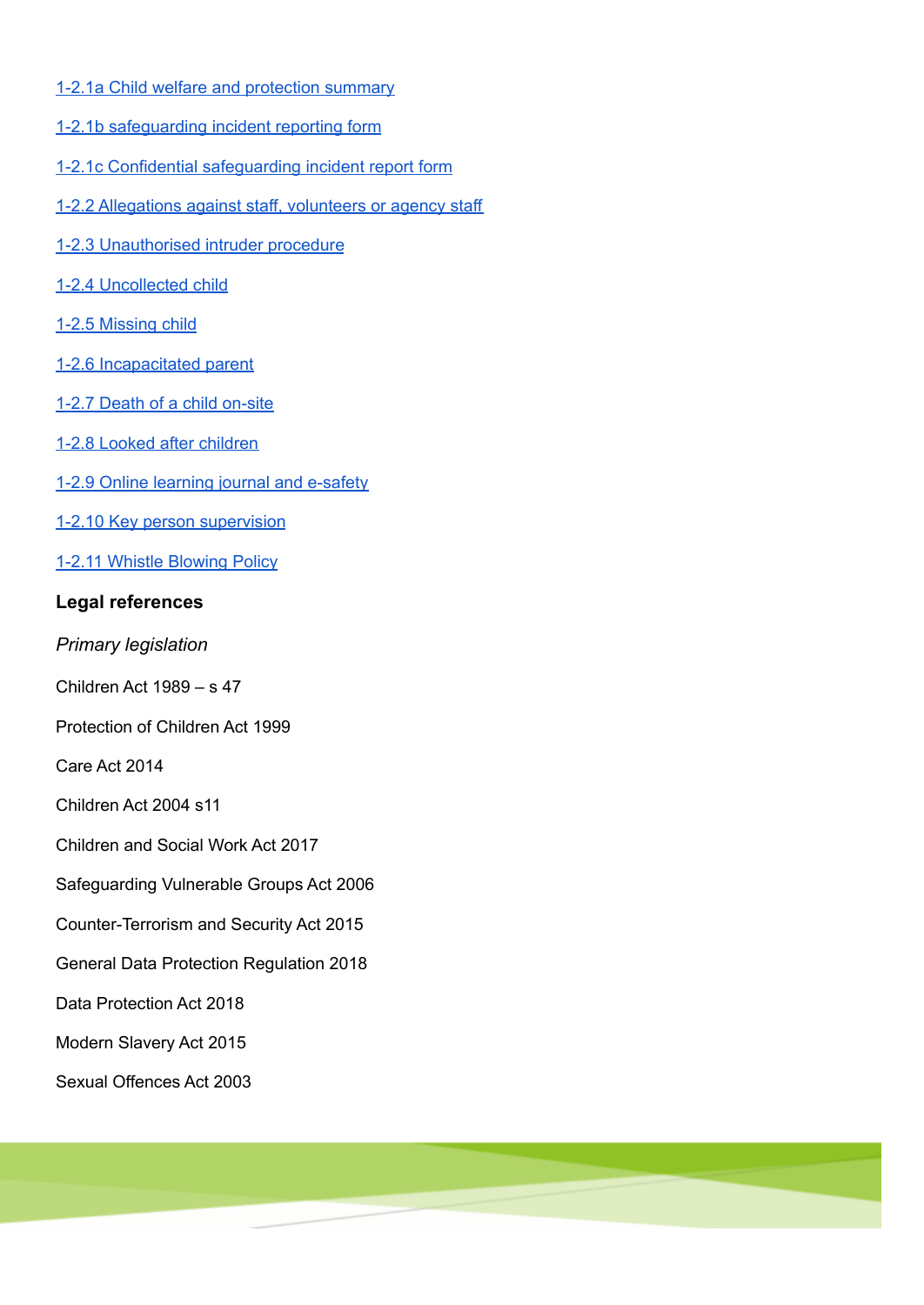Serious Crime Act 2015 Criminal Justice and Court Services Act 2000 Human Rights Act 1998 Equalities Act 2006 Equalities Act 2010 Disability Discrimination Act 1995 Data Protection Act 2018 Freedom of Information Act 2000 **Further Guidance** Working Together to Safeguard Children (HMG 2018) Statutory Framework for the Early Years Foundation Stage (2021) What to Do if You're Worried a Child is Being Abused (HMG 2015) Prevent duty guidance for England and Wales: guidance for specified authorities in England and Wales on the duty of schools and other providers in the Counter-Terrorism and Security Act 2015 to have due regard to the need to prevent people from being drawn into terrorism' (HMG 2015) Keeping Children Safe in Education (2021) Education Inspection Framework (Ofsted 2019) The framework for the assessment of children in need and their families (DoH 2000) The Common Assessment Framework (2006) Statutory guidance on inter-agency working to safeguard and promote the welfare of children (DfE 2015) *Further guidance* Information sharing advice for safeguarding practitioners (DfE 2018) The Team Around the Child (TAC) and the Lead Professional (CWDC 2009) The Common Assessment Framework (CAF) – guide for practitioners (CWDC 2010) The Common Assessment Framework (CAF) – guide for managers (CWDC 2010) Multi-Agency Statutory Guidance on Female Genital Mutilation (HMG 2016)